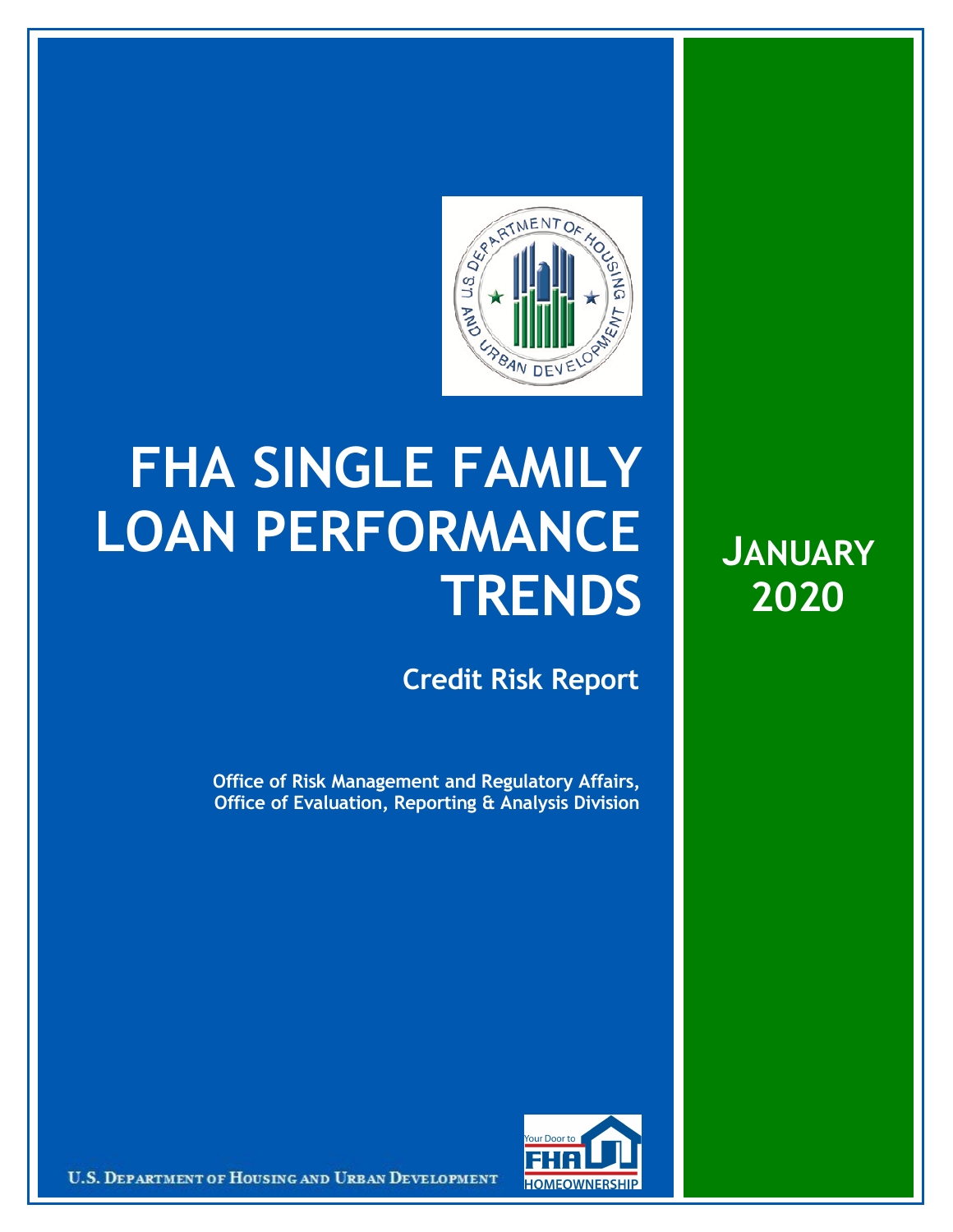## Table of Contents

## Table of Figures

| Figure 1 |  |
|----------|--|
|----------|--|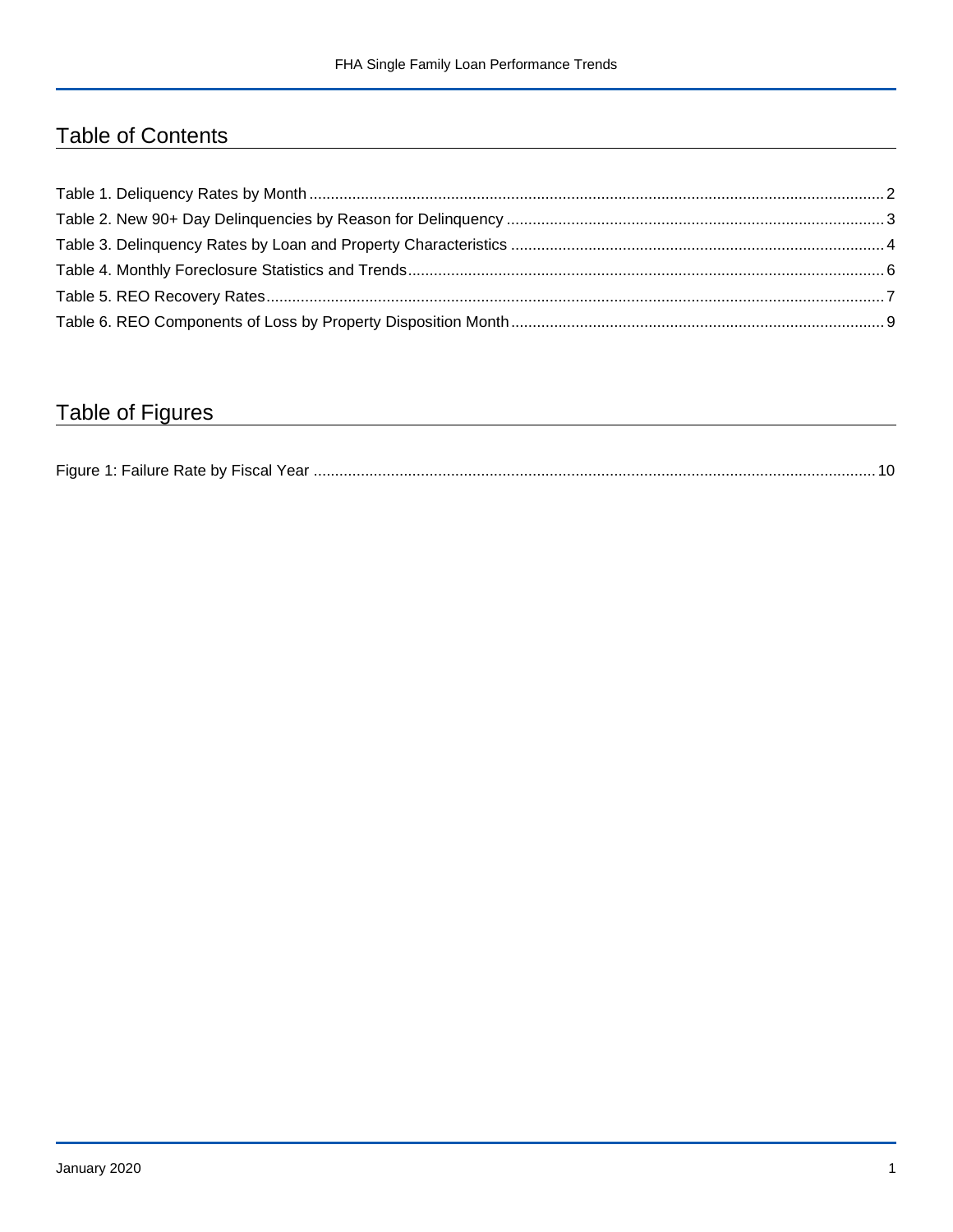|          |                                 |        | Delinquency Rates <sup>a</sup> (%) |        | Exceptions <sup>b</sup> (%) |               |                                             |
|----------|---------------------------------|--------|------------------------------------|--------|-----------------------------|---------------|---------------------------------------------|
|          | Active<br>Insurance in<br>Force |        |                                    |        |                             |               | Serious<br>Delinquency<br>Rate <sup>c</sup> |
| Month    | (EOM)                           | 30-day | 60-day                             | 90-day | In Foreclosure              | In Bankruptcy | $(\%)$                                      |
|          |                                 |        | <b>Non-Seasonally Adjusted</b>     |        |                             |               |                                             |
| Jan 2019 | 8,112,026                       | 5.00   | 1.74                               | 2.26   | 1.03                        | 0.88          | 4.16                                        |
| Feb      | 8,117,180                       | 4.99   | 1.64                               | 2.19   | 1.04                        | 0.88          | 4.10                                        |
| Mar      | 8,118,034                       | 4.55   | 1.45                               | 2.01   | 1.00                        | 0.87          | 3.88                                        |
| Apr      | 8,117,498                       | 4.58   | 1.40                               | 1.91   | 0.96                        | 0.87          | 3.74                                        |
| May      | 8,114,839                       | 4.48   | 1.42                               | 1.86   | 0.94                        | 0.87          | 3.67                                        |
| Jun      | 8,114,665                       | 5.44   | 1.62                               | 1.94   | 0.92                        | 0.90          | 3.76                                        |
| Jul      | 8,116,418                       | 5.11   | 1.66                               | 1.96   | 0.91                        | 0.91          | 3.78                                        |
| Aug      | 8,117,513                       | 5.10   | 1.69                               | 2.00   | 0.91                        | 0.91          | 3.82                                        |
| Sep      | 8,107,806                       | 5.27   | 1.74                               | 2.07   | 0.90                        | 0.92          | 3.88                                        |
| Oct      | 8,098,839                       | 5.12   | 1.76                               | 2.13   | 0.89                        | 0.91          | 3.93                                        |
| Nov      | 8,094,347                       | 5.01   | 1.89                               | 2.26   | 0.88                        | 0.91          | 4.06                                        |
| Dec      | 8,096,131                       | 5.35   | 1.85                               | 2.52   | 0.90                        | 0.93          | 4.35                                        |
| Jan 2020 | 8,125,137                       | 5.09   | 1.75                               | 2.25   | 0.92                        | 0.94          | 4.12                                        |
|          |                                 |        | <b>Seasonally Adjusted</b>         |        |                             |               |                                             |
| Jan 2019 | 8,112,026                       | 4.80   | 1.56                               | 2.03   | 1.02                        | 0.88          | 3.92                                        |
| Feb      | 8,117,180                       | 5.09   | 1.67                               | 2.08   | 1.01                        | 0.88          | 3.97                                        |
| Mar      | 8,118,034                       | 5.26   | 1.68                               | 2.09   | 0.98                        | 0.87          | 3.94                                        |
| Apr      | 8,117,498                       | 5.01   | 1.60                               | 2.00   | 0.95                        | 0.87          | 3.81                                        |
| May      | 8,114,839                       | 4.78   | 1.56                               | 1.97   | 0.93                        | 0.87          | 3.77                                        |
| Jun      | 8,114,665                       | 5.51   | 1.72                               | 2.06   | 0.92                        | 0.89          | 3.87                                        |
| Jul      | 8,116,418                       | 5.23   | 1.70                               | 2.09   | 0.92                        | 0.91          | 3.93                                        |
| Aug      | 8,117,513                       | 4.97   | 1.65                               | 2.08   | 0.91                        | 0.92          | 3.91                                        |
| Sep      | 8,107,806                       | 5.05   | 1.65                               | 2.08   | 0.92                        | 0.93          | 3.93                                        |
| Oct      | 8,098,839                       | 4.82   | 1.63                               | 2.10   | 0.91                        | 0.92          | 3.93                                        |
| Nov      | 8,094,347                       | 4.56   | 1.68                               | 2.11   | 0.90                        | 0.91          | 3.93                                        |
| Dec      | 8,096,131                       | 4.75   | 1.61                               | 2.30   | 0.90                        | 0.93          | 4.14                                        |
| Jan 2020 | 8,125,137                       | 4.88   | 1.57                               | 2.03   | 0.92                        | 0.93          | 3.88                                        |

 **Table 1. Delinquency Rates by Month**

EOM = end of month.

<sup>a</sup> The 90-day category includes all loans that are at least 3 months delinquent excluding those loans in-foreclosure or in-bankruptcy

processing.Included in the delinquency counts are loans under active consideration for loss mitigation foreclosure avoidance.<br><sup>b</sup> Exceptions are counted separately from delinquencies, regardless of the length of the delinq

<sup>c</sup> Serious delinquency rates are the sum of 90 day delinquencies, plus in-foreclosures and in-bankruptcies.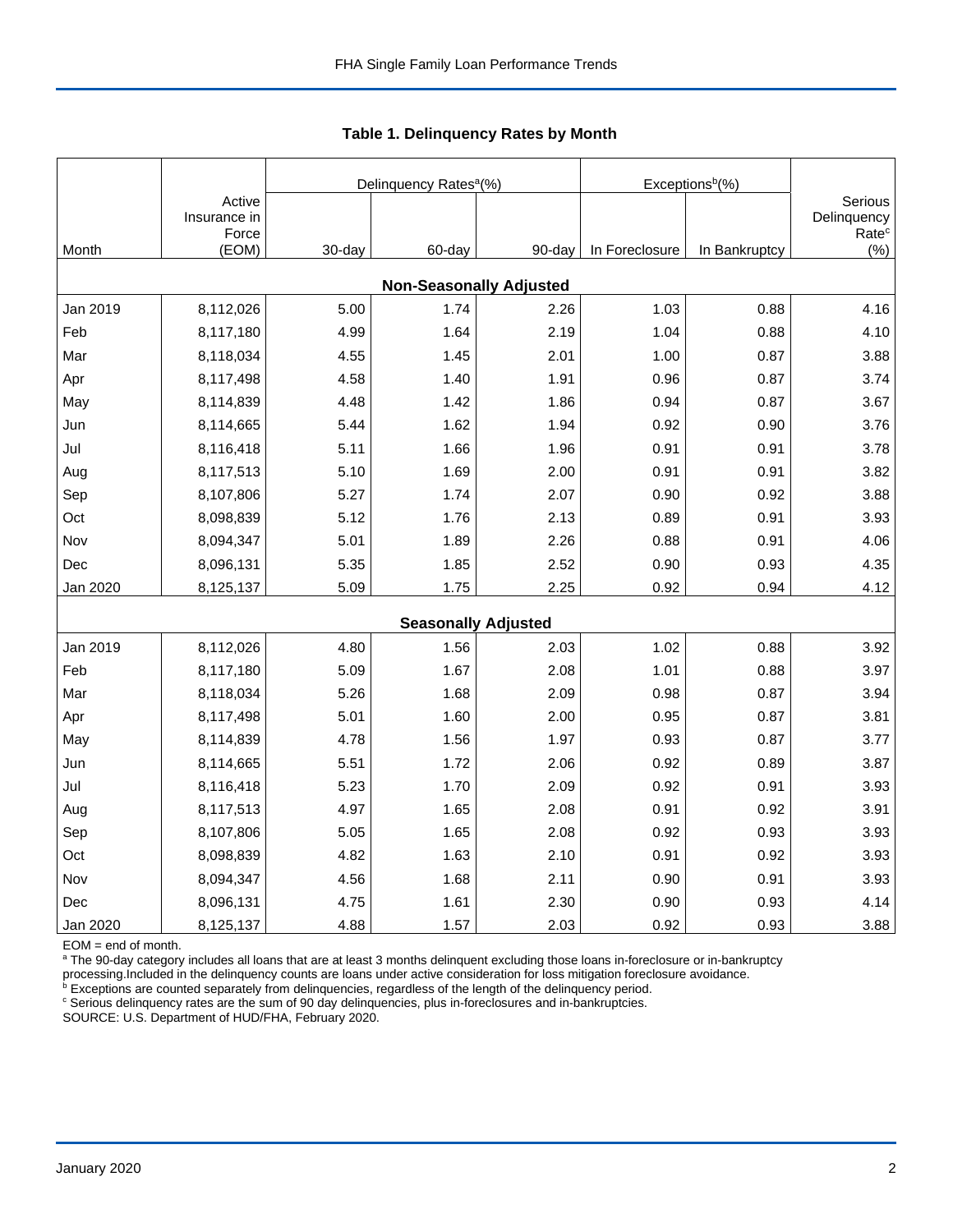|                                      |                              |                        | Share by Reason for Delinquency (%) |                          |                                                                     |                                |            |                    |  |  |  |  |
|--------------------------------------|------------------------------|------------------------|-------------------------------------|--------------------------|---------------------------------------------------------------------|--------------------------------|------------|--------------------|--|--|--|--|
| <b>Fiscal Year</b><br>and<br>Quarter | New 90+ Day<br>Delinquencies | Reduction of<br>Income | Unemployed                          | Excessive<br>Obligations | Death or<br>Illness of<br>Principal<br><b>Borrower</b><br>or Family | Marital<br><b>Difficulties</b> | No Contact | Other <sup>a</sup> |  |  |  |  |
| 2015 Q1                              | 106,665                      | 31.73                  | 6.98                                | 21.89                    | 12.74                                                               | 4.24                           | 11.65      | 10.78              |  |  |  |  |
|                                      |                              |                        |                                     |                          |                                                                     |                                |            |                    |  |  |  |  |
| 2015 Q2                              | 82,864                       | 32.24                  | 7.11                                | 21.57                    | 12.57                                                               | 4.18                           | 11.43      | 10.90              |  |  |  |  |
| 2015 Q3                              | 71,869                       | 30.86                  | 6.62                                | 21.26                    | 12.72                                                               | 4.25                           | 13.09      | 11.20              |  |  |  |  |
| 2015 Q4                              | 88,262                       | 30.56                  | 6.57                                | 22.16                    | 12.77                                                               | 4.03                           | 12.10      | 11.81              |  |  |  |  |
| 2016 Q1                              | 92,606                       | 30.64                  | 6.42                                | 22.55                    | 13.01                                                               | 4.06                           | 11.23      | 12.09              |  |  |  |  |
| 2016 Q2                              | 78,978                       | 30.23                  | 6.70                                | 22.74                    | 12.85                                                               | 3.93                           | 11.75      | 11.81              |  |  |  |  |
| 2016 Q3                              | 66,500                       | 30.94                  | 6.76                                | 23.03                    | 13.38                                                               | 4.19                           | 10.55      | 11.17              |  |  |  |  |
| 2016 Q4                              | 85,289                       | 31.88                  | 7.02                                | 23.77                    | 13.17                                                               | 4.04                           | 9.49       | 10.63              |  |  |  |  |
| 2017 Q1                              | 94,958                       | 31.45                  | 6.74                                | 24.36                    | 13.20                                                               | 3.83                           | 9.06       | 11.34              |  |  |  |  |
| 2017 Q2                              | 75,376                       | 31.58                  | 6.91                                | 24.33                    | 13.29                                                               | 3.85                           | 9.63       | 10.40              |  |  |  |  |
| 2017 Q3                              | 65,531                       | 30.76                  | 6.84                                | 24.46                    | 13.88                                                               | 3.94                           | 9.66       | 10.47              |  |  |  |  |
| 2017 Q4                              | 87,286                       | 31.40                  | 6.87                                | 24.98                    | 13.13                                                               | 3.77                           | 8.91       | 10.95              |  |  |  |  |
| 2018 Q1                              | 157,584                      | 24.18                  | 4.57                                | 22.59                    | 8.72                                                                | 2.42                           | 7.10       | 30.42              |  |  |  |  |
| 2018 Q2                              | 88,660                       | 28.98                  | 6.10                                | 24.53                    | 11.81                                                               | 3.25                           | 8.63       | 16.69              |  |  |  |  |
| 2018 Q3                              | 64,397                       | 30.81                  | 6.59                                | 25.39                    | 13.06                                                               | 3.85                           | 8.67       | 11.63              |  |  |  |  |
| 2018 Q4                              | 84,222                       | 31.35                  | 6.81                                | 25.83                    | 13.36                                                               | 3.88                           | 8.51       | 10.28              |  |  |  |  |
| 2019 Q1                              | 92,065                       | 31.08                  | 6.85                                | 26.24                    | 13.43                                                               | 3.73                           | 8.38       | 10.29              |  |  |  |  |
| 2019 Q2                              | 84,788                       | 31.12                  | 7.37                                | 25.66                    | 13.86                                                               | 3.73                           | 8.62       | 9.64               |  |  |  |  |
| 2019 Q3                              | 69,223                       | 30.14                  | 7.89                                | 25.97                    | 14.35                                                               | 3.95                           | 8.15       | 9.55               |  |  |  |  |
| 2019 Q4                              | 90,457                       | 29.43                  | 7.92                                | 26.93                    | 14.27                                                               | 3.64                           | 8.38       | 9.43               |  |  |  |  |
| 2020 Q1                              | 113,969                      | 25.67                  | 7.06                                | 24.98                    | 12.88                                                               | 3.04                           | 9.87       | 16.50              |  |  |  |  |
| 2020 Q2 - Jan                        | 30,988                       | 23.33                  | 6.88                                | 23.75                    | 11.88                                                               | 2.78                           | 19.59      | 11.78              |  |  |  |  |

 **Table 2. New 90+ Day Delinquencies by Reason for Delinquency**

a Includes abandonment of property, distant employment transfer, neighborhood problems, property problems, inability to sell or rent property, military service, business failure, casualty loss, energy-environment cost, servicing problems, payment adjustment, payment dispute, transfer of ownership pending fraud and incarceration.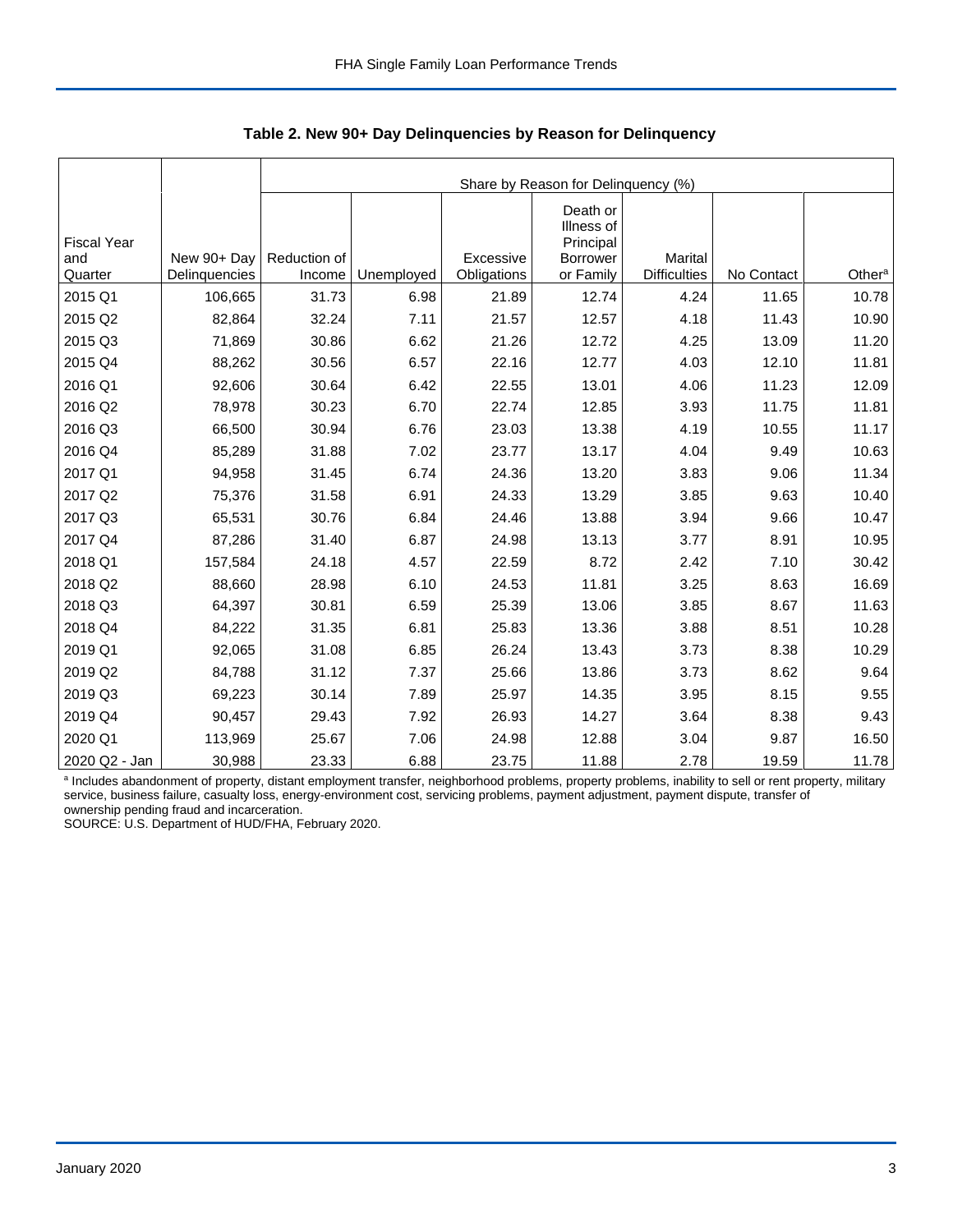|                            |                                   | Rates in Percent of Active Loan Counts |        |        |            |                   |                  |                                  |  |
|----------------------------|-----------------------------------|----------------------------------------|--------|--------|------------|-------------------|------------------|----------------------------------|--|
|                            |                                   |                                        |        |        |            |                   |                  | Serious                          |  |
|                            | <b>IIF</b><br>Shares <sup>a</sup> | All Past<br>Due <sup>b</sup>           | 30 Day | 60 Day | $90 + Day$ | In<br>Foreclosure | In<br>Bankruptcy | Delinquency<br>Rate <sup>c</sup> |  |
| <b>Loan Purpose</b>        |                                   |                                        |        |        |            |                   |                  |                                  |  |
| All Active Loans           | 8,125,137                         | 10.97                                  | 5.09   | 1.75   | 2.25       | 0.92              | 0.94             | 4.12                             |  |
| Purchase                   | 69.55                             | 12.20                                  | 5.65   | 2.01   | 2.58       | 0.96              | 0.98             | 4.52                             |  |
| Refinance                  | 30.45                             | 8.17                                   | 3.79   | 1.17   | 1.52       | 0.84              | 0.84             | 3.20                             |  |
| <b>Refinance</b>           |                                   |                                        |        |        |            |                   |                  |                                  |  |
| Refinance Loans            | 2,474,149                         | 8.17                                   | 3.79   | 1.17   | 1.52       | 0.84              | 0.84             | 3.20                             |  |
| Conventional               | 34.91                             | 9.18                                   | 4.18   | 1.29   | 1.70       | 1.08              | 0.92             | 3.70                             |  |
| No Cash-out                | 20.08                             | 9.20                                   | 4.18   | 1.29   | 1.67       | 1.08              | 0.96             | 3.71                             |  |
| Cash-out                   | 14.83                             | 9.15                                   | 4.17   | 1.28   | 1.74       | 1.08              | 0.87             | 3.69                             |  |
| <b>FHA</b>                 | 14.44                             | 6.83                                   | 3.34   | 0.98   | 1.32       | 0.52              | 0.64             | 2.49                             |  |
| No Cash-out                | 6.94                              | 6.78                                   | 3.25   | 0.97   | 1.30       | 0.56              | 0.68             | 2.54                             |  |
| Cash-out                   | 7.50                              | 6.88                                   | 3.43   | 1.00   | 1.34       | 0.49              | 0.61             | 2.44                             |  |
| Streamline                 | 50.65                             | 7.85                                   | 3.65   | 1.13   | 1.44       | 0.77              | 0.85             | 3.06                             |  |
| <b>Credit Score Ranged</b> |                                   |                                        |        |        |            |                   |                  |                                  |  |
| Loans with Credit Scores   | 6,523,888                         | 10.96                                  | 5.10   | 1.75   | 2.30       | 0.89              | 0.90             | 4.09                             |  |
| < 500                      | 0.09                              | 33.45                                  | 12.87  | 5.20   | 7.47       | 3.71              | 4.18             | 15.36                            |  |
| 500-579                    | 1.78                              | 27.41                                  | 11.34  | 4.31   | 5.76       | 2.87              | 3.10             | 11.74                            |  |
| 580-619                    | 8.19                              | 21.08                                  | 9.36   | 3.54   | 4.61       | 1.76              | 1.79             | 8.16                             |  |
| 620-659                    | 31.93                             | 15.70                                  | 7.30   | 2.55   | 3.35       | 1.17              | 1.30             | 5.82                             |  |
| 660-719                    | 39.19                             | 7.93                                   | 3.83   | 1.23   | 1.60       | 0.64              | 0.62             | 2.86                             |  |
| 720-850                    | 18.82                             | 3.16                                   | 1.53   | 0.46   | 0.61       | 0.34              | 0.22             | 1.17                             |  |
| <b>Fiscal Year Cohort</b>  |                                   |                                        |        |        |            |                   |                  |                                  |  |
| <b>All Cohorts</b>         | 8,125,137                         | 10.97                                  | 5.09   | 1.75   | 2.25       | 0.92              | 0.94             | 4.12                             |  |
| pre-2005                   | 7.59                              | 16.10                                  | 7.40   | 2.78   | 3.05       | 1.46              | 1.42             | 5.93                             |  |
| 2005                       | 1.17                              | 18.45                                  | 8.14   | 3.19   | 3.64       | 1.73              | 1.75             | 7.12                             |  |
| 2006                       | 0.94                              | 20.53                                  | 8.73   | 3.36   | 4.08       | 2.31              | 2.03             | 8.42                             |  |
| 2007                       | 0.89                              | 23.61                                  | 9.56   | 3.62   | 4.87       | 2.89              | 2.65             | 10.41                            |  |
| 2008                       | 2.09                              | 23.57                                  | 9.55   | 3.52   | 4.85       | 3.05              | 2.58             | 10.47                            |  |
| 2009                       | 4.47                              | 15.91                                  | 6.85   | 2.32   | 3.05       | 1.95              | 1.72             | 6.73                             |  |
| 2010                       | 5.67                              | 12.06                                  | 5.43   | 1.85   | 2.30       | 1.24              | 1.23             | 4.77                             |  |
| 2011                       | 4.58                              | 10.40                                  | 4.74   | 1.64   | 2.01       | 0.96              | 1.05             | 4.02                             |  |
| 2012                       | 5.69                              | 8.73                                   | 4.00   | 1.38   | 1.73       | 0.75              | 0.88             | 3.35                             |  |
| 2013                       | 7.95                              | 7.52                                   | 3.47   | 1.13   | 1.45       | 0.65              | 0.81             | 2.91                             |  |
| 2014                       | 3.73                              | 12.94                                  | 5.67   | 1.99   | 2.63       | 1.15              | 1.48             | 5.26                             |  |
| 2015                       | 6.98                              | 11.66                                  | 5.23   | 1.81   | 2.42       | 0.93              | 1.24             | 4.59                             |  |
| 2016                       | 10.14                             | 10.83                                  | 5.02   | 1.67   | 2.27       | 0.83              | 1.01             | 4.11                             |  |
| 2017                       | 11.65                             | 10.88                                  | 5.11   | 1.72   | 2.48       | 0.78              | 0.76             | 4.02                             |  |
| 2018                       | 10.05                             | 11.62                                  | 5.44   | 1.89   | 2.94       | 0.76              | 0.56             | 4.26                             |  |
| 2019                       | 10.87                             | 7.04                                   | 4.04   | 1.31   | 1.30       | 0.24              | 0.14             | 1.68                             |  |
| 2020                       | 5.55                              | 1.34                                   | 1.12   | 0.18   | 0.04       | 0.00              | 0.00             | 0.04                             |  |

**Table 3. Delinquency Rates by Loan and Property Characteristics**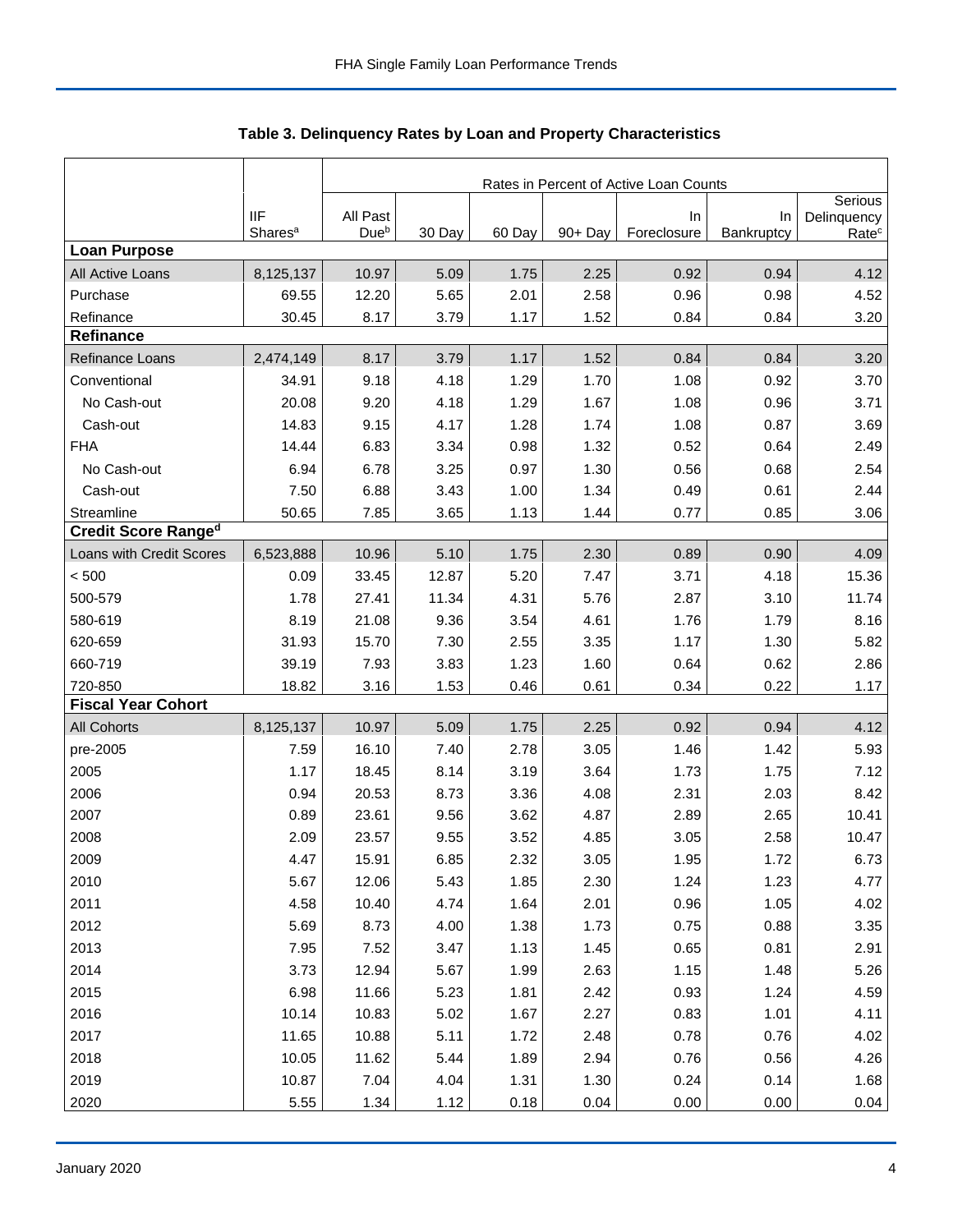|                                           |                                   |                              | Rates in Percent of Active Loan Counts |        |         |                   |                  |                                  |  |  |  |
|-------------------------------------------|-----------------------------------|------------------------------|----------------------------------------|--------|---------|-------------------|------------------|----------------------------------|--|--|--|
|                                           |                                   |                              |                                        |        |         |                   |                  | Seriously                        |  |  |  |
|                                           | <b>IIF</b><br>Shares <sup>a</sup> | All Past<br>Due <sup>b</sup> | 30 Day                                 | 60 Day | 90+ Day | In<br>Foreclosure | In<br>Bankruptcy | Delinquency<br>Rate <sup>c</sup> |  |  |  |
| Loan Amount at Origination (\$ thousands) |                                   |                              |                                        |        |         |                   |                  |                                  |  |  |  |
| All Loan Amounts                          | 8,125,137                         | 10.97                        | 5.09                                   | 1.75   | 2.25    | 0.92              | 0.94             | 4.12                             |  |  |  |
| < 50                                      | 2.49                              | 12.86                        | 5.94                                   | 2.06   | 2.35    | 1.50              | 1.00             | 4.85                             |  |  |  |
| 50-99                                     | 20.80                             | 12.26                        | 5.65                                   | 1.99   | 2.33    | 1.19              | 1.09             | 4.61                             |  |  |  |
| 100-149                                   | 26.51                             | 11.50                        | 5.34                                   | 1.84   | 2.29    | 0.94              | 1.08             | 4.31                             |  |  |  |
| 150-199                                   | 20.41                             | 10.63                        | 5.00                                   | 1.71   | 2.22    | 0.78              | 0.92             | 3.91                             |  |  |  |
| 200-249                                   | 12.92                             | 9.86                         | 4.65                                   | 1.56   | 2.14    | 0.73              | 0.77             | 3.64                             |  |  |  |
| 250-399                                   | 14.01                             | 9.72                         | 4.46                                   | 1.51   | 2.24    | 0.78              | 0.71             | 3.73                             |  |  |  |
| 400-499                                   | 1.76                              | 8.77                         | 3.83                                   | 1.34   | 2.09    | 0.90              | 0.60             | 3.60                             |  |  |  |
| > 499                                     | 1.11                              | 8.04                         | 3.36                                   | 1.15   | 2.03    | 1.00              | 0.50             | 3.53                             |  |  |  |
| <b>Property Type</b>                      |                                   |                              |                                        |        |         |                   |                  |                                  |  |  |  |
| All Property Types                        | 8,125,137                         | 10.97                        | 5.09                                   | 1.75   | 2.25    | 0.92              | 0.94             | 4.12                             |  |  |  |
| Detached                                  | 86.46                             | 11.06                        | 5.17                                   | 1.78   | 2.27    | 0.88              | 0.95             | 4.10                             |  |  |  |
| Manufactured Housing                      | 3.36                              | 11.82                        | 5.38                                   | 1.79   | 2.19    | 1.41              | 1.04             | 4.64                             |  |  |  |
| 2-4 Units                                 | 2.17                              | 9.17                         | 3.72                                   | 1.25   | 1.90    | 1.66              | 0.63             | 4.19                             |  |  |  |
| Condo                                     | 2.83                              | 8.04                         | 3.41                                   | 1.17   | 1.70    | 1.02              | 0.73             | 3.45                             |  |  |  |
| Townhouse                                 | 5.17                              | 11.21                        | 5.05                                   | 1.80   | 2.46    | 1.00              | 0.89             | 4.35                             |  |  |  |
| <b>Purchase Loan Type</b>                 |                                   |                              |                                        |        |         |                   |                  |                                  |  |  |  |
| All Purchase Loans                        | 5,650,550                         | 12.19                        | 5.65                                   | 2.01   | 2.58    | 0.96              | 0.98             | 4.52                             |  |  |  |
| Repeat                                    | 16.80                             | 9.49                         | 4.61                                   | 1.50   | 1.84    | 0.75              | 0.78             | 3.37                             |  |  |  |
| First-time                                | 83.20                             | 12.74                        | 5.86                                   | 2.11   | 2.72    | 1.00              | 1.02             | 4.75                             |  |  |  |
| Down Payment Assistance (DPA) Type        |                                   |                              |                                        |        |         |                   |                  |                                  |  |  |  |
| All Sources of Funds                      | 8,125,137                         | 10.97                        | 5.09                                   | 1.75   | 2.25    | 0.92              | 0.94             | 4.12                             |  |  |  |
| Government                                | 7.48                              | 13.36                        | 5.93                                   | 2.27   | 3.08    | 0.96              | 1.11             | 5.15                             |  |  |  |
| Relative                                  | 16.33                             | 14.12                        | 6.59                                   | 2.36   | 3.02    | 1.07              | 1.05             | 5.13                             |  |  |  |
| Other                                     | 1.97                              | 18.69                        | 8.10                                   | 3.13   | 3.92    | 1.55              | 1.97             | 7.44                             |  |  |  |
| Seller Funded                             | 0.52                              | 27.93                        | 11.17                                  | 4.42   | 6.03    | 2.89              | 3.39             | 12.32                            |  |  |  |
| No DPA                                    | 73.70                             | 9.70                         | 4.54                                   | 1.51   | 1.93    | 0.86              | 0.85             | 3.64                             |  |  |  |

 **Table 3. Delinquency Rates by Loan and Property Characteristics**

IIF = insurance in force.

<sup>a</sup> For each subpanel, the loan shares add to 100%. However, in some of the subpanels, the total loans in the analysis do not add to 100% of IIF. For example, the IIF shares for refinance loans add to 100% of refinance loans. Streamline refinance loans are not included in the Credit Score

Range analysis; the IIF shares in that panel, add to 100% of fully-underwritten loans.<br><sup>b</sup> Includes all loans 30 or more days past due, including those in bankruptcy or foreclosure.

<sup>c</sup> Includes all loans 90 days past due plus all in-bankruptcy and in-foreclosure cases.

<sup>d</sup> Credit score reporting began in May 2004 but was not mandatory until July 2008. Streamline Refinance loans do not require credit score reporting.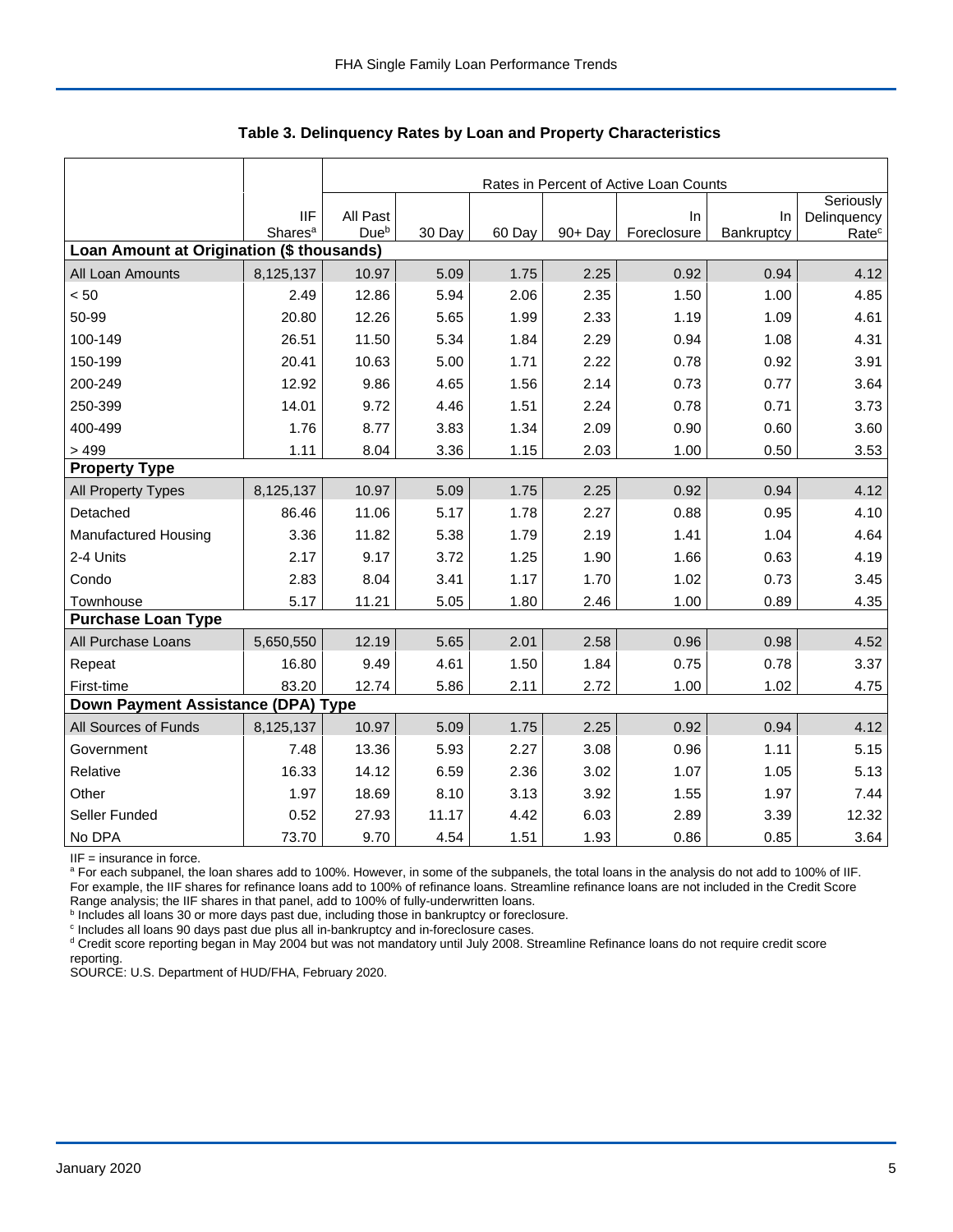|        |       |              |               |                          |             | Foreclosure             | Annualized           |
|--------|-------|--------------|---------------|--------------------------|-------------|-------------------------|----------------------|
| Fiscal |       | Insurance in | Foreclosure   | In                       | Foreclosure | Starts:                 | Foreclosure          |
| Year   | Month | Force        | <b>Starts</b> | Foreclosure <sup>a</sup> | Claimsb     | 6-month MA <sup>c</sup> | Rate <sup>do</sup> % |
| 2017   | Jan   | 7,877,094    | 10,829        | 116,076                  | 5,531       | 10,213                  | 0.84                 |
|        | Feb   | 7,891,926    | 10,889        | 115,469                  | 4,974       | 10,287                  | 0.75                 |
|        | Mar   | 7,904,390    | 11,783        | 116,236                  | 6,345       | 10,605                  | 0.96                 |
|        | Apr   | 7,917,975    | 9,085         | 114,284                  | 5,517       | 10,427                  | 0.83                 |
|        | May   | 7,934,510    | 9,537         | 112,048                  | 5,979       | 10,381                  | 0.90                 |
|        | Jun   | 7,950,029    | 8,779         | 108,632                  | 6,286       | 10,150                  | 0.94                 |
|        | Jul   | 7,962,527    | 8,114         | 103,183                  | 5,825       | 9,698                   | 0.87                 |
|        | Aug   | 7,973,604    | 9,473         | 103,830                  | 6,800       | 9,462                   | 1.02                 |
|        | Sep   | 7,982,070    | 8,019         | 94,946                   | 5,786       | 8,835                   | 0.87                 |
| 2018   | Oct   | 7,986,663    | 8,751         | 94,012                   | 6,008       | 8,779                   | 0.90                 |
|        | Nov   | 7,988,634    | 8,488         | 92,810                   | 5,524       | 8,604                   | 0.83                 |
|        | Dec   | 7,989,699    | 8,853         | 93,261                   | 4,756       | 8,616                   | 0.71                 |
|        | Jan   | 8,005,645    | 9,873         | 91,506                   | 5,066       | 8,910                   | 0.76                 |
|        | Feb   | 8,007,772    | 9,936         | 92,797                   | 5,023       | 8,987                   | 0.75                 |
|        | Mar   | 8,007,182    | 10,240        | 92,153                   | 5,708       | 9,357                   | 0.85                 |
|        | Apr   | 8,012,065    | 9,688         | 90,663                   | 5,406       | 9,513                   | 0.81                 |
|        | May   | 8,015,714    | 10,273        | 89,409                   | 5,804       | 9,811                   | 0.87                 |
|        | Jun   | 8,024,523    | 9,104         | 87,390                   | 5,440       | 9,852                   | 0.81                 |
|        | Jul   | 8,031,487    | 8,379         | 82,258                   | 4,882       | 9,603                   | 0.73                 |
|        | Aug   | 8,037,609    | 9,808         | 85,106                   | 5,207       | 9,582                   | 0.77                 |
|        | Sep   | 8,048,639    | 7,830         | 83,334                   | 4,151       | 9,180                   | 0.62                 |
| 2019   | Oct   | 8,062,967    | 10,352        | 81,407                   | 5,549       | 9,291                   | 0.82                 |
|        | Nov   | 8,077,125    | 9,312         | 80,980                   | 4,488       | 9,131                   | 0.66                 |
|        | Dec   | 8,086,151    | 9,430         | 80,094                   | 4,086       | 9,185                   | 0.60                 |
|        | Jan   | 8,112,026    | 11,390        | 83,174                   | 4,469       | 9,687                   | 0.66                 |
|        | Feb   | 8,117,180    | 10,287        | 84,258                   | 4,355       | 9,767                   | 0.64                 |
|        | Mar   | 8,118,034    | 10,200        | 81,377                   | 4,703       | 10,162                  | 0.69                 |
|        | Apr   | 8,117,498    | 9,461         | 78,277                   | 4,883       | 10,013                  | 0.72                 |
|        | May   | 8,114,839    | 8,876         | 76,321                   | 3,984       | 9,941                   | 0.59                 |
|        | Jun   | 8,114,665    | 7,704         | 74,502                   | 3,746       | 9,653                   | 0.55                 |
|        | Jul   | 8,116,418    | 8,049         | 73,946                   | 3,761       | 9,096                   | 0.55                 |
|        | Aug   | 8,117,513    | 9,048         | 73,562                   | 4,032       | 8,890                   | 0.59                 |
|        | Sep   | 8,107,806    | 7,799         | 72,575                   | 3,558       | 8,490                   | 0.53                 |
| 2020   | Oct   | 8,098,839    | 9,731         | 71,711                   | 4,163       | 8,535                   | 0.62                 |
|        | Nov   | 8,094,347    | 8,697         | 71,543                   | 3,652       | 8,505                   | 0.54                 |
|        | Dec   | 8,096,131    | 9,277         | 73,070                   | 3,566       | 8,767                   | 0.53                 |
|        | Jan   | 8,125,137    | 11,593        | 75,085                   | 3,855       | 9,358                   | 0.57                 |

 **Table 4. Monthly Foreclosure Statistics and Trends**

<sup>a</sup> Numbers of loans are in some stage of foreclosure processing at the end of each month.

<sup>b</sup> This is the number of claims paid by HUD. These are nearly all for completed foreclosure actions.

<sup>c</sup> The six-month moving average of foreclosure starts is presented here to smooth out variations in actual starts each month. <sup>d</sup> An annualized foreclosure rate takes the monthly foreclosure claim rate and transforms that into its annual equivalency. That is, if the same foreclosure claim rate continued for 12 straight months, then the figure is the final annual foreclosure rate result as a percentage of beginning insurance-in-force.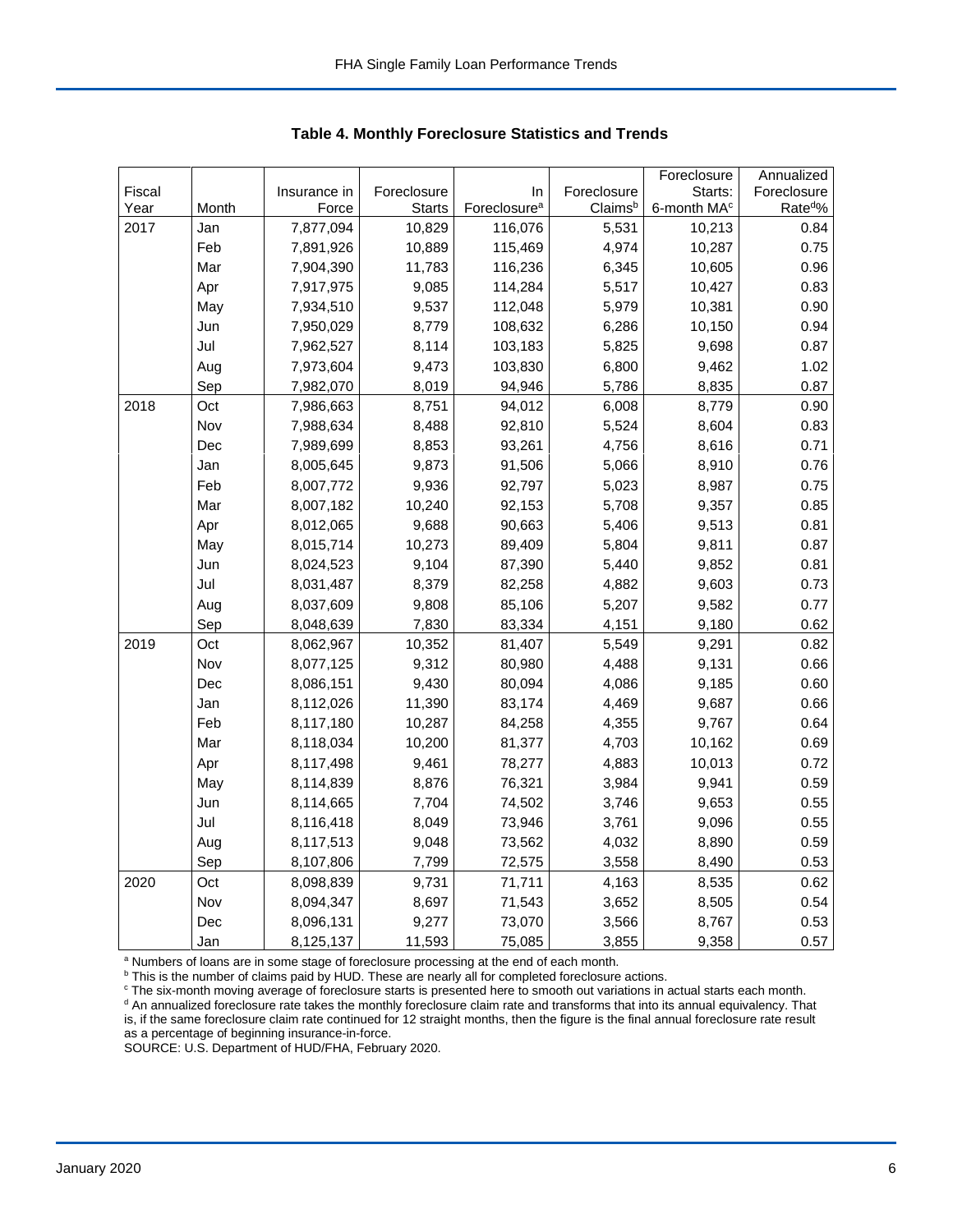Tabl e 5. REO R ecovery R ates **Table 5. REO Recovery Rates**

|                                |                          |               | Recovery Rates (%) | Percentage Point Change |               |               |
|--------------------------------|--------------------------|---------------|--------------------|-------------------------|---------------|---------------|
|                                |                          |               |                    |                         | From Previous | From Previous |
| Disposition State <sup>b</sup> | Dispositions             | December 2019 | November 2019      | December 2018           | Month         | Year          |
| $\underline{\mathsf{U}}$       | 1,131                    | 48.7          | 50.0               | 43.9                    | $-1.3$        | 4.8           |
| NJ                             | 79                       | 34.1          | 31.1               | 22.2                    | 3.0           | 11.9          |
| IL                             | 78                       | 26.5          | 26.2               | 23.0                    | 0.3           | 3.5           |
| OH                             | 77                       | 44.1          | 31.8               | 33.3                    | 12.3          | 10.8          |
| PA                             | 66                       | 31.6          | 37.0               | 28.9                    | $-5.4$        | 2.7           |
| <b>TX</b>                      | 61                       | 65.1          | 60.9               | 63.0                    | 4.2           | 2.1           |
| MI                             | 54                       | 47.8          | 59.2               | 33.5                    | $-11.5$       | 14.2          |
| <b>CT</b>                      | 49                       | 45.6          | 46.9               | 27.0                    | $-1.3$        | 18.6          |
| AL                             | 45                       | 46.0          | 62.4               | 49.3                    | $-16.5$       | $-3.3$        |
| <b>NY</b>                      | 44                       | 19.1          | 10.3               | 23.5                    | 8.8           | $-4.4$        |
| <b>MD</b>                      | 43                       | 46.5          | 55.1               | 44.2                    | $-8.6$        | 2.3           |
| VA                             | 42                       | 63.0          | 61.5               | 56.4                    | 1.5           | 6.7           |
| PR                             | 38                       | 57.2          | 53.6               | 49.9                    | 3.6           | 7.3           |
| ${\sf IN}$                     | 33                       | 32.1          | 39.6               | 33.0                    | $-7.5$        | $-0.9$        |
| GA                             | 31                       | 63.9          | 62.0               | 54.2                    | 1.9           | 9.7           |
| LA                             | 30                       | 41.3          | 43.7               | 45.8                    | $-2.4$        | $-4.5$        |
| FL.                            | 29                       | 64.0          | 63.4               | 59.8                    | 0.6           | 4.1           |
| <b>MO</b>                      | 29                       | 56.7          | 44.9               | 44.4                    | 11.8          | 12.4          |
| <b>AR</b>                      | 26                       | 45.1          | 43.7               | 50.8                    | 1.4           | $-5.6$        |
| OK                             | 26                       | 36.7          | 41.6               | 49.9                    | $-4.8$        | $-13.2$       |
| <b>MS</b>                      | 25                       | 55.9          | 52.7               | 55.3                    | 3.2           | 0.7           |
| KY                             | 24                       | 43.8          | 51.6               | 40.9                    | $-7.8$        | 2.9           |
| KS                             | 23                       | 53.8          | 38.7               | 46.4                    | 15.1          | 7.4           |
| <b>TN</b>                      | 23                       | 56.3          | 72.3               | 56.3                    | $-16.0$       | $-0.0$        |
| <b>NC</b>                      | 22                       | 65.0          | 61.0               | 50.4                    | 4.0           | 14.5          |
| SC                             | 17                       | 71.5          | 57.9               | 59.1                    | 13.7          | 12.4          |
| <b>NM</b>                      | 15                       | 55.4          | 57.0               | 44.6                    | $-1.6$        | 10.8          |
| <b>WA</b>                      | 13                       | 88.9          | 94.0               | 75.8                    | $-5.2$        | 13.1          |
| МA                             | 12                       | 71.8          | 41.3               | 48.0                    | 30.4          | 23.8          |
| CO                             | 11                       | 84.3          | 86.8               | 73.7                    | $-2.5$        | 10.6          |
| MT                             | 11                       | 54.0          | 37.4               | 49.4                    | 16.6          | 4.6           |
| <b>MN</b>                      | $\overline{\mathcal{I}}$ | 55.6          | 50.9               | 47.5                    | 4.7           | $8.0\,$       |
| WI                             | $\overline{\mathcal{I}}$ | 42.0          | 54.4               | 44.8                    | $-12.4$       | $-2.7$        |
| WV                             | $\overline{7}$           | 31.1          | 29.9               | 39.2                    | $1.1$         | $-8.1$        |
| IA                             | 5                        | 77.1          | 54.2               | 28.7                    | 22.9          | 48.3          |
| OR                             | 5                        | 83.3          | 73.2               | 77.7                    | 10.2          | $5.6\,$       |
| ${\sf ND}$                     | 4                        | 32.1          | 58.7               | 33.7                    | $-26.7$       | $-1.7$        |
| <b>NH</b>                      | 4                        | 59.1          | 6.7                | 31.3                    | 52.4          | 27.9          |
| AK                             | 3                        | 60.1          | 54.0               | 61.9                    | 6.0           | $-1.8$        |
| DE                             | 3                        | 60.6          | 49.8               | 43.9                    | 10.8          | 16.7          |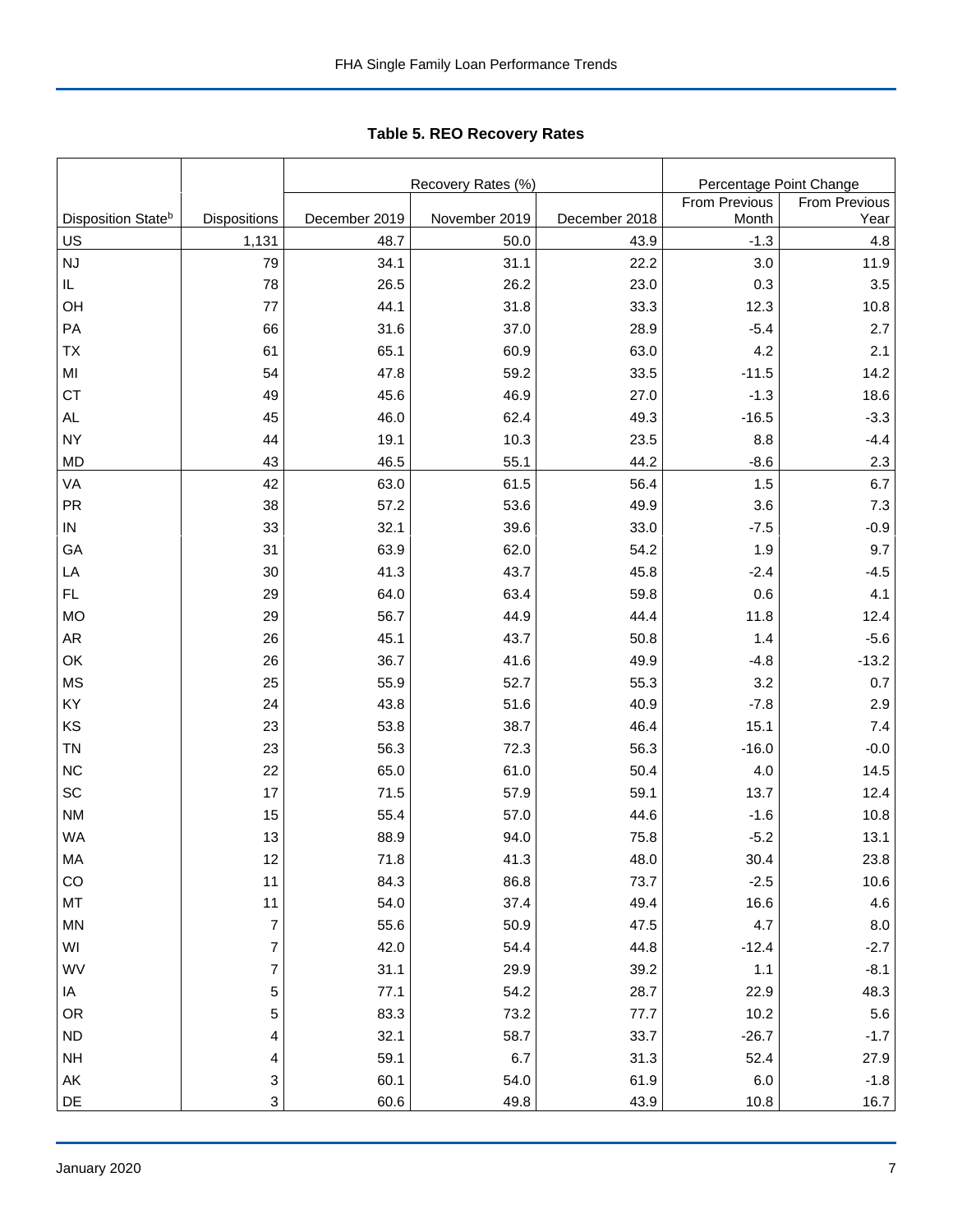|                                |                     |               | Recovery Rates (%) | Percentage Point Change |               |               |
|--------------------------------|---------------------|---------------|--------------------|-------------------------|---------------|---------------|
|                                |                     |               |                    |                         | From Previous | From Previous |
| Disposition State <sup>b</sup> | <b>Dispositions</b> | December 2019 | November 2019      | December 2018           | Month         | Year          |
| SD                             | 3                   | 84.1          | na                 | 54.4                    | na            | 29.6          |
| CA                             | 2                   | 84.5          | 90.9               | 88.9                    | $-6.4$        | $-4.4$        |
| <b>NE</b>                      | 2                   | 55.2          | na                 | 60.1                    | na            | $-4.9$        |
| R <sub>1</sub>                 | 2                   | 52.8          | na                 | 48.6                    | na            | 4.2           |
| <b>NV</b>                      |                     | 94.8          | 75.3               | 93.1                    | 19.5          | 1.7           |
| AZ                             |                     | na            | 58.5               | 68.2                    | na            | na            |
| ID                             | 0                   | na            | 73.5               | 61.2                    | na            | na            |
| ME                             |                     | na            | na                 | 41.0                    | na            | na            |
| UT                             | 0                   | na            | 72.6               | 61.0                    | na            | na            |
| VI                             | O                   | na            | 45.1               | 2.1                     | na            | na            |
| VT                             | 0                   | na            | 82.7               | $-0.0$                  | na            | na            |
| <b>WY</b>                      | 0                   | na            | 45.0               | 53.7                    | na            | na            |

## **Table 5. REO Recovery Rates**

na = not applicable

<sup>a</sup> Rates are percentages of unpaid loan balance at time of default.<br><sup>b</sup> State records are sorted by number of dispositions in the most recent month (largest to smallest).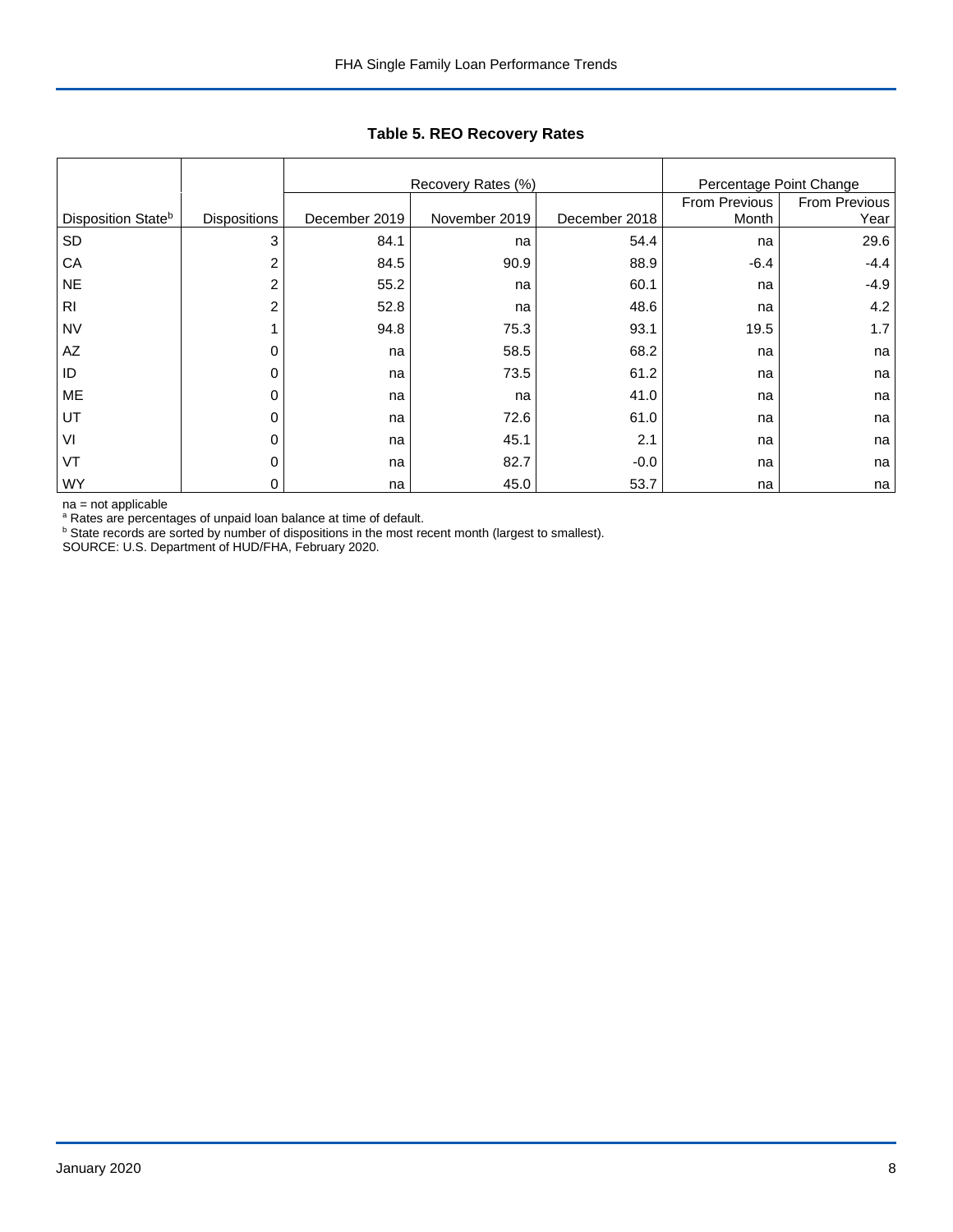|                                     | 2019       |         |         |                |         |                               |                |                                                      |                | 2018    |         |         |         |
|-------------------------------------|------------|---------|---------|----------------|---------|-------------------------------|----------------|------------------------------------------------------|----------------|---------|---------|---------|---------|
| <b>Disposition Month</b>            | <b>Dec</b> | Nov     | Oct     | Sep            | Aug     | Jul                           | Jun            | May                                                  | Apr            | Mar     | Feb     | Jan     | Dec     |
|                                     |            |         |         |                |         |                               |                | Loss Components as Percent of Defaulted Loan Balance |                |         |         |         |         |
| Claim Expenses <sup>a</sup> (%)     | 18.77      | 18.64   | 19.51   | 20.14          | 20.04   | 19.77                         | 20.73          | 20.68                                                | 20.64          | 20.58   | 21.28   | 20.89   | 20.53   |
| Holding Costs <sup>b</sup> (%)      | 5.27       | 5.37    | 5.57    | 5.47           | 4.95    | 4.91                          | 5.15           | 5.35                                                 | 5.12           | 5.16    | 5.11    | 5.08    | 5.15    |
| Loss on Collateral <sup>c</sup> (%) | 24.18      | 23.32   | 21.45   | 22.22          | 21.95   | 21.40                         | 20.78          | 22.13                                                | 24.56          | 23.38   | 26.08   | 26.40   | 26.19   |
| Sales Expense (%)                   | 4.82       | 5.04    | 4.95    | 4.87           | 4.93    | 5.03                          | 5.00           | 4.92                                                 | 4.66           | 4.84    | 4.66    | 4.66    | 4.71    |
| Program Discounts <sup>d</sup> (%)  | 0.09       | 0.36    | 0.22    | 0.15           | 0.23    | 0.37                          | 0.30           | 0.29                                                 | 0.11           | 0.20    | 0.16    | 0.26    | 0.25    |
| Net Loss Rate <sup>e</sup> (%)      | 51.34      | 50.04   | 48.87   | 50.18          | 50.64   | 50.50                         | 51.53          | 53.42                                                | 54.32          | 53.93   | 57.61   | 57.63   | 56.14   |
|                                     |            |         |         |                |         | <b>Average Amount</b>         |                |                                                      |                |         |         |         |         |
| Average Dollar Loss (\$)            | 61,669     | 60,341  | 58,051  | 59,489         | 63,050  | 61,560                        | 62,086         | 62,789                                               | 65,864         | 65,116  | 68,291  | 68,419  | 67,341  |
| Average Unpaid Balance (\$)         | 120,123    | 120,587 | 118,784 | 118,545        | 124,515 | 121,897                       | 120,485        | 117,544                                              | 121,258        | 120,736 | 118,537 | 118,725 | 119,945 |
|                                     |            |         |         |                |         | <b>Occurrence Counts</b>      |                |                                                      |                |         |         |         |         |
| Number of Dispositions              | 1,131      | 1,189   | 1,274   | 1,055          | 1,195   | 1,245                         | 1,156          | 1,355                                                | 1,292          | 1,442   | 1,409   | 1,451   | 1,354   |
| Number of Discounts                 | 3          | 8       | 8       | 5 <sub>1</sub> |         | 8                             | $\overline{7}$ | 9                                                    | $\overline{4}$ | 5       | 4       | 8       | 6       |
| <b>Stage</b>                        |            |         |         |                |         | <b>Average Time in Months</b> |                |                                                      |                |         |         |         |         |
| Delinquencyf                        | 10.2       | 10.5    | 10.6    | 10.2           | 10.4    | 10.0                          | 10.3           | 10.7                                                 | 11.2           | 11.1    | 10.3    | 11.6    | 11.0    |
| Foreclosure <sup>g</sup>            | 11.9       | 12.1    | 12.5    | 12.2           | 11.9    | 12.2                          | 11.8           | 12.2                                                 | 12.6           | 12.5    | 13.7    | 12.6    | 13.3    |
| Deed Transfer <sup>h</sup>          | 11.9       | 11.8    | 11.8    | 12.2           | 12.2    | 12.3                          | 11.8           | 13.0                                                 | 13.0           | 12.7    | 12.8    | 13.4    | 13.8    |
| <b>REO</b>                          | 4.4        | 4.4     | 4.3     | 4.5            | 4.3     | 4.2                           | 4.2            | 4.1                                                  | 4.2            | 4.2     | 4.3     | 4.3     | 4.4     |
| All Stages                          | 38.2       | 38.7    | 39.1    | 39.1           | 38.8    | 38.6                          | 38.1           | 39.8                                                 | 40.9           | 40.5    | 40.9    | 41.9    | 42.4    |

 **Table 6. REO Components of Loss by Property Disposition Month**

<sup>a</sup> Includes interest on principal.

<sup>b</sup> Management, maintenance, repairs, administration, and security, net of rent and other income.

c Value when foreclosed (UPB) minus value received in REO; does not include Streamline refinances.

<sup>d</sup> Rate over all dispositions; effect is greater in the cases where a discount actually is given.

e Profit (loss) divided by Unpaid Principal Balance (UPB). The listed cost categories are not exhaustive, and they will not sum to the loss rate

f First missed payment to date foreclosure initiated.

<sup>g</sup> Initiation of foreclosure proceedings to auction date.

h Auction date to HUD acquisition date.